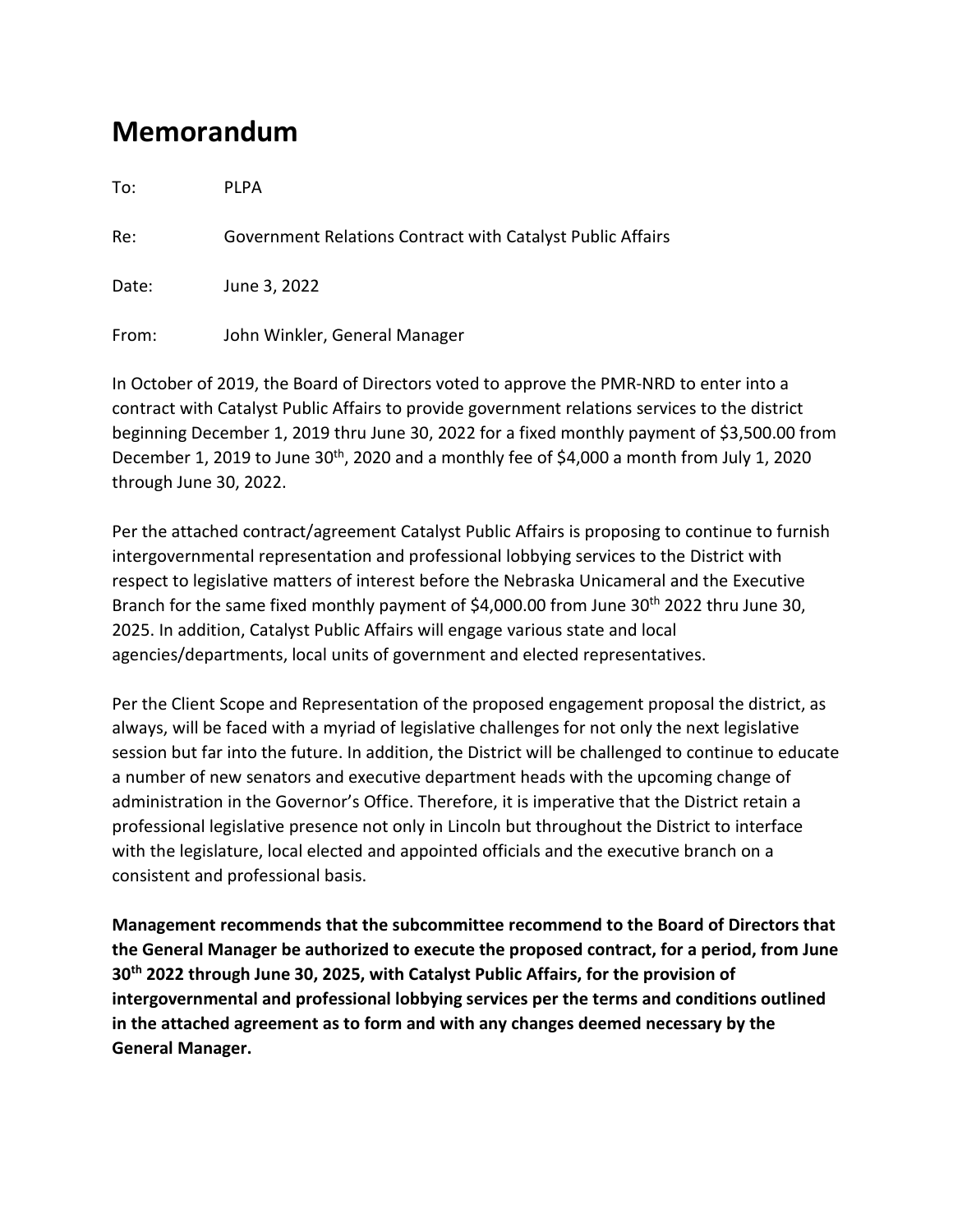Catalyst Public Affairs Cornhusker Plaza 301 South 13th Street, Suite 402 Lincoln, NE 68508

June 3, 2022

John Winkler General Manager Papio-Missouri River Natural Resource District 8901 S. 154<sup>th</sup> Street Omaha, NE 68138

Dear John:

This letter will constitute as the Agreement for state governmental services in Nebraska between Catalyst Public Affairs ("Catalyst") and the Papio-Missouri River Natural Resource District ("Papio NRD").

We agree as follows:

- 1. The Papio NRD is seeking state governmental affairs services in Nebraska through July 1<sup>st</sup>, 2022 to June 30<sup>th</sup>, 2025 for consulting related to any issues identified by the Papio NRD or potentially affecting the Papio NRD. Catalyst shall provide the following services to the Papio NRD in a professional and timely manner at the direction of John Winkler and the Board of Directors:
	- a. Assist in developing and implementing legislative and regulatory agendas in the Nebraska Unicameral Legislature.
	- b. Arrange and attend meetings with John Winkler, and/or individuals assigned by John Winkler, and individual senators regarding issues important to the Papio NRD, including but not limited to: members on the Appropriations, Government, Military and Veterans Affairs, Natural Resources, Revenue Committees, and Urban Affairs Committees.
	- c. Help identify and assist with submitting applications for Papio NRD personnel to serve on state agency advisory committees.
	- d. Present legislative and regulatory policy briefings as requested by John Winkler or the Board of Directors.
	- e. Notify John Winkler, or his designees, of committee hearings, interim study hearings, and other pertinent meetings.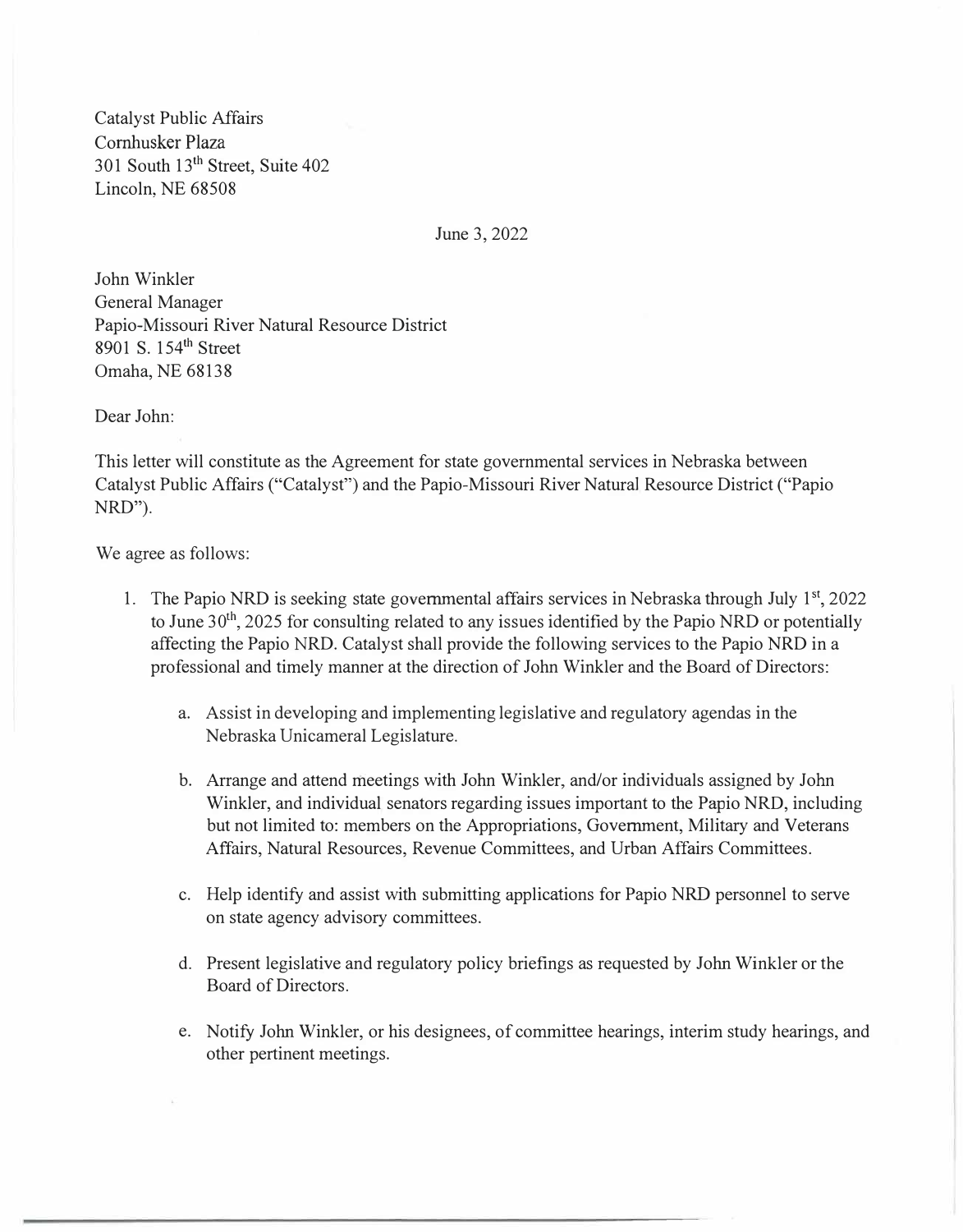- f. Develop and manage partnerships with Papio NRD stakeholders as directed by the General Manager.
- g. Monitor and report on legislative activity, including floor action and debate, anticipated legislative bills, resolutions, amendments and other activity by the Legislature and its committees.
- h. Assist the Papio NRD personnel in drafting and delivery of testimony before legislative committees.
- **1.** Draft legislation and amendments. Assist in securing bill and/or amendment sponsors.
- *j.* Provide the Papio NRD with quarterly reports, including but not limited to, pre-session and post-session summaries.
- k. Complete and deliver all required ethics reports to the Nebraska Accountability and Disclosure Commission.
- 1. Per the direction of the Papio NRD, provide one advocacy training per year to Papio NRD staff and/or Board Members.
- 2. The Papio NRD agrees to pay to Catalyst for services specified herein as follows:
	- a. Beginning July 1, 2022, the Papio NRD will pay \$4,000 (Four Thousand Dollars) per month until June 30th, 2025 for a total of \$48,000 (Forty-Eight Thousand Dollars) per year. Payment shall be made on or before the fifteenth day of the following month.
	- b. Catalyst shall not be entitled to reimbursement for expenses, unless such expenses are expressly agreed to by the Papio NRD; all expenses must be pre-approved by John Winkler.
	- c. The Papio NRD shall reimburse Catalyst \$200 annually for lobbyist registration fees.
- 3. Catalyst shall at all times be registered as a lobbyist for the Papio NRD, pursuant to Nebraska law. The Papio NRD shall pay any registration fees for this purpose in accordance to Nebraska statutes.
- 4. Notwithstanding the above, either party reserves the right, at its sole discretion, to terminate this Agreement upon ninety (90) days written notice.

AGREED AND APPROVED: By: \_\_\_\_\_\_\_\_\_\_\_\_\_\_\_\_\_(Client and Position) Date: ------- �:�Ii\_ **(Tim Gay)**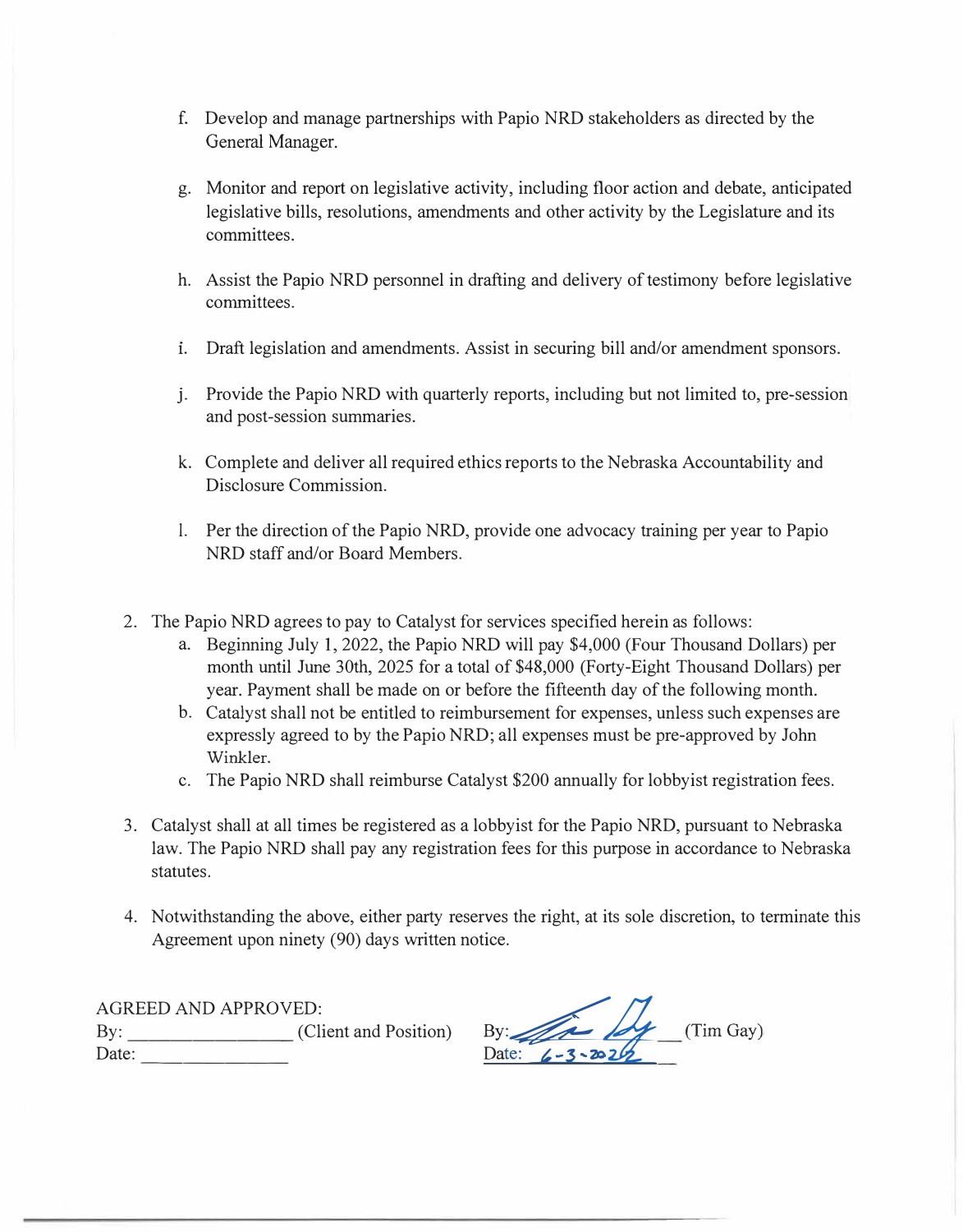

October 23, 2019

John Winkler General Manager Papio-Missouri River Natural Resource District 8901 S. 154<sup>th</sup> Street Omaha, NE 68138

Dear John:

This letter will constitute as the Agreement for state governmental services in Nebraska between Catalyst Public Affairs ("Catalyst") and the Papio-Missouri River Natural Resource District ("Papio NRD").

We agree as follows:

- 1. The Papio NRD is seeking state governmental affairs services in Nebraska through December 1<sup>st</sup>, 2019 to June 30<sup>th</sup> 2022 for consulting related to any issues identified by the Papio NRD or potentially affecting the Papio NRD. Catalyst shall provide the following services to the Papio NRD in a professional and timely manner at the direction of the General Manager and the Board of Directors:
	- a. Assist in developing and implementing legislative and regulatory agendas in the Nebraska Unicameral Legislature and local political subdivisions.
	- b. Arrange and attend meetings with General Manager, and/or individuals assigned by the General Manager, and individual senators regarding issues important to the Papio NRD, including but not limited to: members on the Appropriations, Government, Military and Veterans Affairs, Natural Resources, Revenue Committees, and Urban Affairs Committees.
	- c. Help identify and assist with submitting applications for Papio NRD personnel to serve on state agency advisory committees.
	- d. Present legislative and regulatory policy briefings as requested by the General Manager.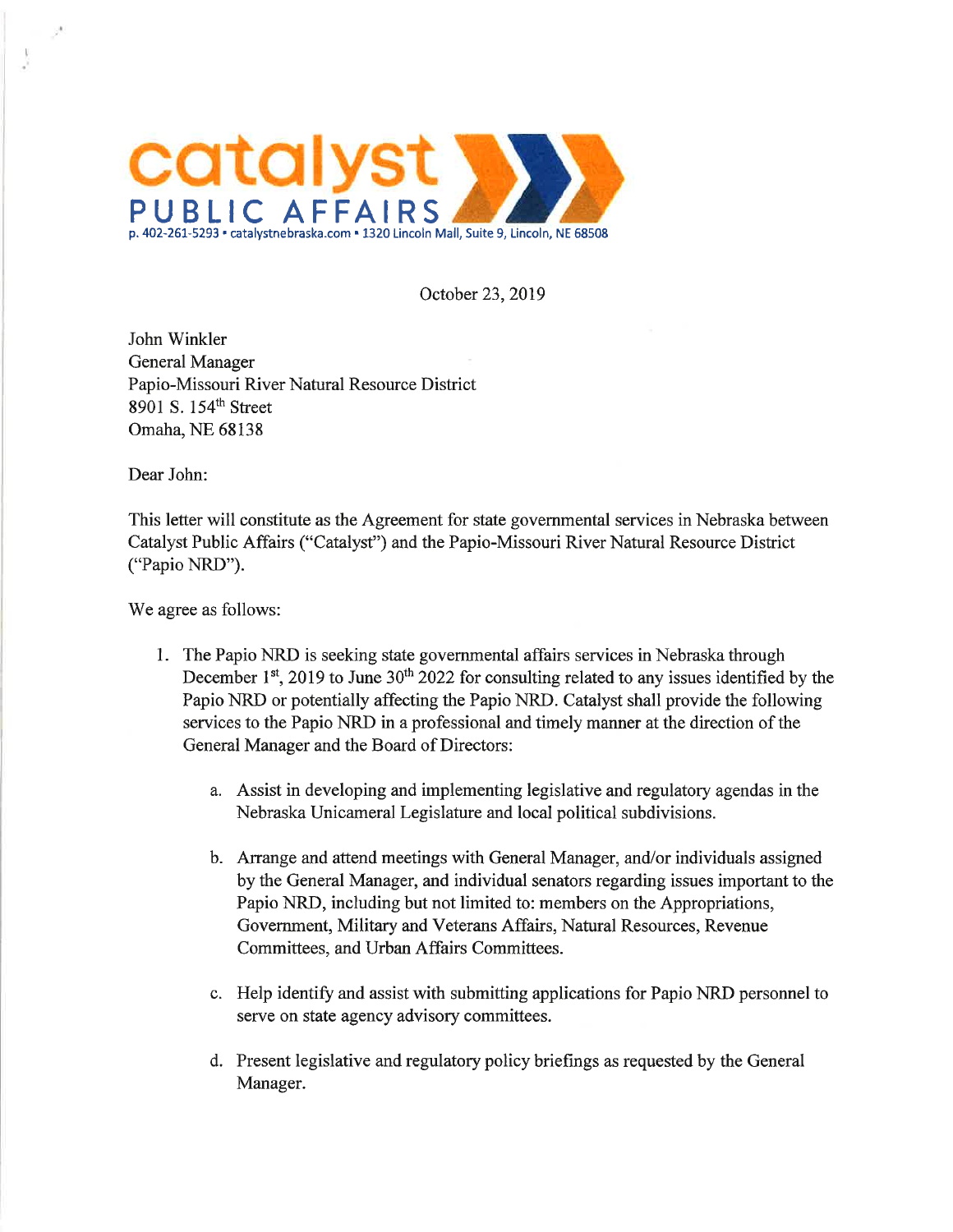- e. Notify General Manager, or his designees, of committee hearings, interim study hearings, and other pertinent meetings.
- Develop and manage partnerships with Papio NRD stakeholders. f.
- Monitor and report on legislative activity, including floor action and debate, g. anticipated legislative bills, resolutions, amendments and other activity by the Legislature and its committees.
- h. Assist the Papio NRD personnel in drafting and delivery of testimony before legislative committees.
- i. Educated elected officials and their staff employees, and committee staff, on issues important to the Papio NRD. Educate local leadership and state leadership on the same.
- j. Draft legislation and amendments. Assist in securing bill and/or amendment sponsors.
- k. Provide the Papio NRD with written reports summarizing legislative and regulatory actions upon request, including but not limited to, pre-session and postsession summaries.
- Complete and deliver all required ethics reports to the NADC.  $1.$
- m. Per the direction of the Papio NRD, provide necessary advocacy training to Papio NRD staff and/or Board Members.
- n. The Papio NRD agrees to pay to Catalyst for services specified herein as follows:
	- i. Beginning December 1, 2019, the Papio NRD will pay \$3,500 (Three Thousand Five Hundred Dollars) per month until June 30, 2020 for a total of \$24,500 (Twenty-Four Thousand and Five Hundred Dollars) for first contract term. Beginning July 1, 2020, the Papio NRD will pay \$4,000 (Four Thousand Dollars) per month until June 30th, 2022 for a total of \$48,000 (Forty-Eight Thousand Dollars) per year. Payment shall be made on or before the twenty-first day of the following month.
	- ii. Catalyst shall not be entitled to reimbursement for expenses, unless such expenses are expressly agreed to by the Papio NRD; all expenses must be pre-approved by the General Manager.
	- iii. The Papio NRD shall reimburse Catalyst \$200 annually for lobbyist registration fees.